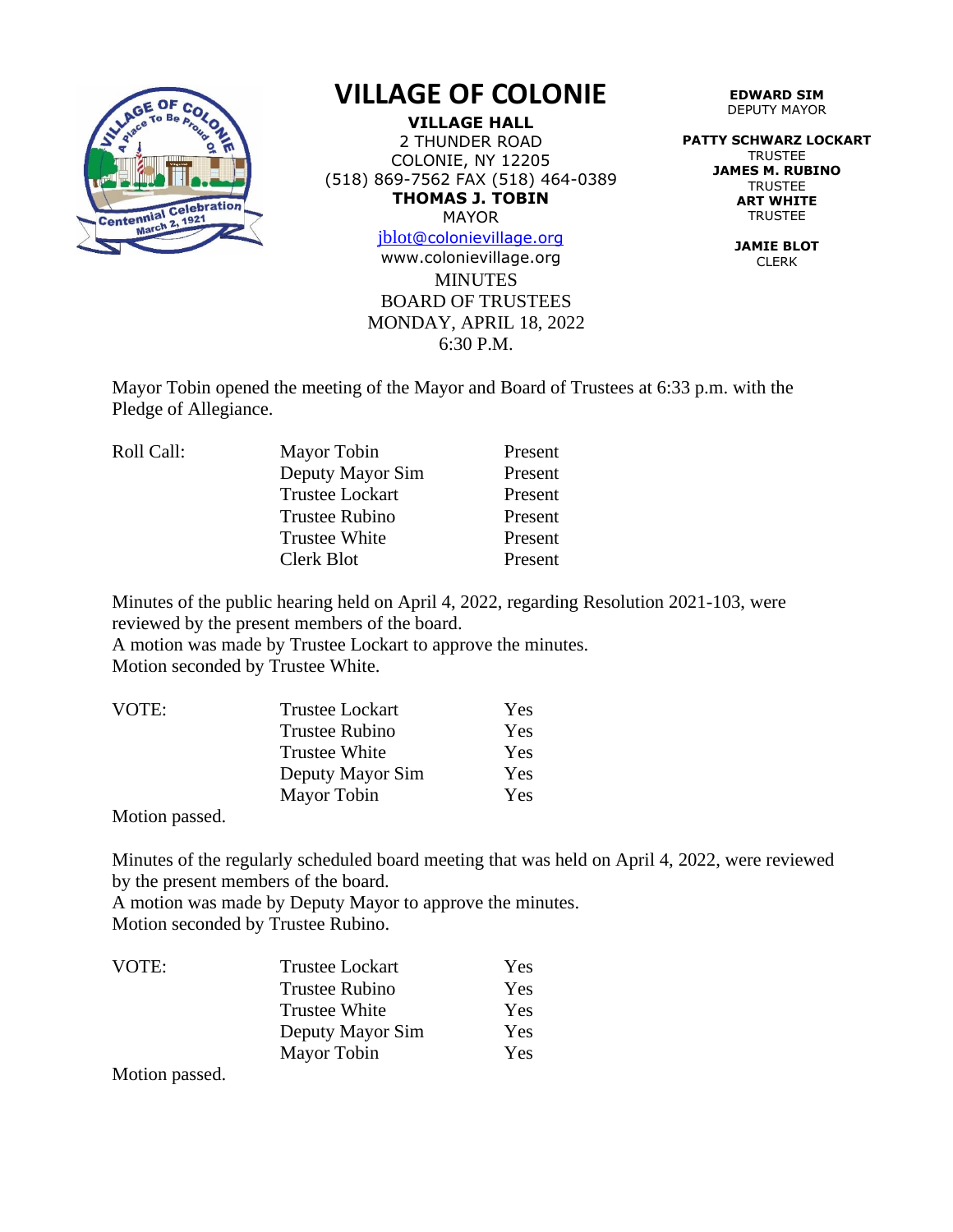Code officer Rivera presented the annual MS4 report to the board and any public that was present. He had copies available, and stated that a copy was also available on the Village website. Deputy Mayor Sim asked if this report was for the Village outfalls? To which, officer Rivera said it was, and it was also for post construction inspections for water runoff. He added that the report is due by June 1.

A motion was made by Deputy Mayor Sim to approve Resolution 2022-21 "Transfer of funds from the capital reserve length of service award fund to the operating budget". Motion seconded by Trustee White.

| VOTE:         | <b>Trustee Lockart</b> | Yes |
|---------------|------------------------|-----|
|               | <b>Trustee Rubino</b>  | Yes |
|               | <b>Trustee White</b>   | Yes |
|               | Deputy Mayor Sim       | Yes |
|               | Mayor Tobin            | Yes |
| $\sim$ $\sim$ |                        |     |

Motion passed.

A motion was made by Trustee White to approve Resolution 2022-22 "Adoption of the Village of Colonie 2022-2023 budget".

Motion seconded by Trustee Lockart.

| VOTE: | <b>Trustee Lockart</b> | Yes |
|-------|------------------------|-----|
|       | Trustee Rubino         | Yes |
|       | Trustee White          | Yes |
|       | Deputy Mayor Sim       | Yes |
|       | Mayor Tobin            | Yes |
|       |                        |     |

Motion passed.

A motion was made by Trustee Lockart to approve Resolution 2022-23 "Penalty waive request – 11 Gabriel Way & 19 Vics Court". Motion seconded by Trustee White.

| VOTE: | <b>Trustee Lockart</b> | Yes.       |
|-------|------------------------|------------|
|       | <b>Trustee Rubino</b>  | Yes        |
|       | <b>Trustee White</b>   | Yes        |
|       | Deputy Mayor Sim       | <b>Yes</b> |
|       | Mayor Tobin            | Yes.       |

Motion passed.

A motion was made by Trustee Rubino to approve Resolution 2022-24 "Water adjustment #3 April 2022 – 26 Sunset Boulevard". Motion seconded by Deputy Mayor Sim.

| VOTE: | <b>Trustee Lockart</b> | Yes        |
|-------|------------------------|------------|
|       | Trustee Rubino         | Yes        |
|       | <b>Trustee White</b>   | <b>Yes</b> |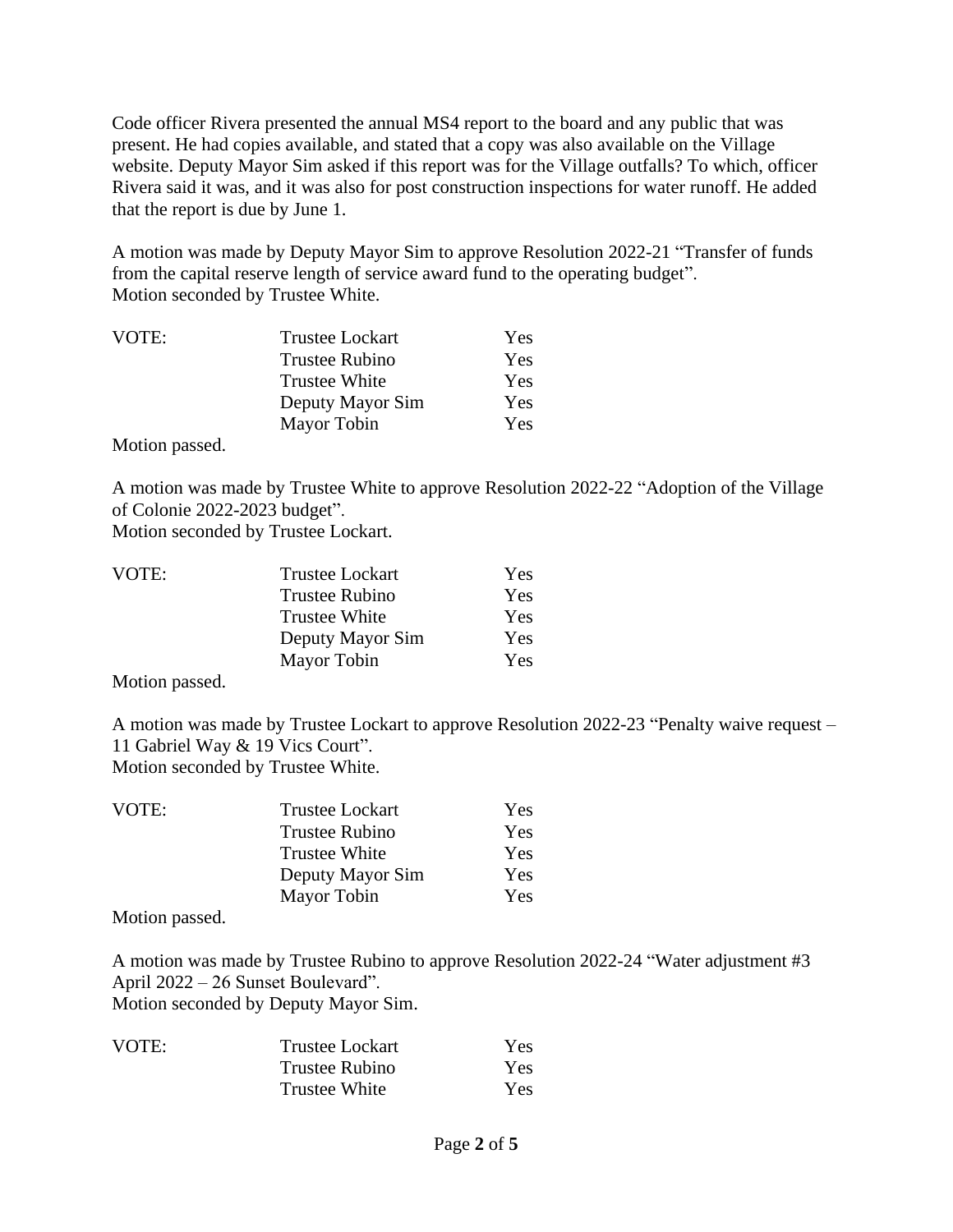| Deputy Mayor Sim | Yes |
|------------------|-----|
| Mayor Tobin      | Yes |

Motion passed.

A motion was made by Trustee White to approve Resolution 2022-25 "Water adjustment #4 April 2022 – 37 Vly Road". Motion seconded by Trustee Lockart.

| VOTE:         | <b>Trustee Lockart</b> | Yes |
|---------------|------------------------|-----|
|               | Trustee Rubino         | Yes |
|               | <b>Trustee White</b>   | Yes |
|               | Deputy Mayor Sim       | Yes |
|               | Mayor Tobin            | Yes |
| $\sim$ $\sim$ |                        |     |

Motion passed.

A motion was made by Deputy Mayor Sim to approve Resolution 2022-26 "Water adjustment #5 April 2022 – 7 Sharon Drive." Motion seconded by Trustee White.

| VOTE: | <b>Trustee Lockart</b> | Yes |
|-------|------------------------|-----|
|       | <b>Trustee Rubino</b>  | Yes |
|       | <b>Trustee White</b>   | Yes |
|       | Deputy Mayor Sim       | Yes |
|       | Mayor Tobin            | Yes |

Motion passed.

Clerk Blot mentioned they received a card from resident, Marilynn Peckham, of Parkwood Drive, who always send a nice card in with her payments, and that the staff look forward to. Ms. Peckham mentioned she looks forward to the Centennial celebration events, especially the dinner.

Trustee Rubino mentioned that he is also looking forward to the Centennial celebration events.

Mayor Tobin mentioned that the Easter parade was over the weekend, and went great. He also mentioned that this Saturday is opening day for the Little League season. The opening starts at 9:00 a.m.

Resident Maureen Lee of Hialeah Drive was present with fellow neighbors to state concerns with the former Redwood Lanes bowling alley, located at 1541 Central Avenue. Ms. Lee stated that property has been deteriorating for 18 years, and has really excelled with issues since it was purchased several years ago. There is a lot of garbage on the property, especially in the back. She was hoping to come up with a plan and some dates to be able to address the issues and have the owners address the state of the property.

Mayor Tobin said he has been speaking with Code Officers Meservey and Rivera on the matter. Code Officer Meservey said he has attempted to speak with the owners regarding the property,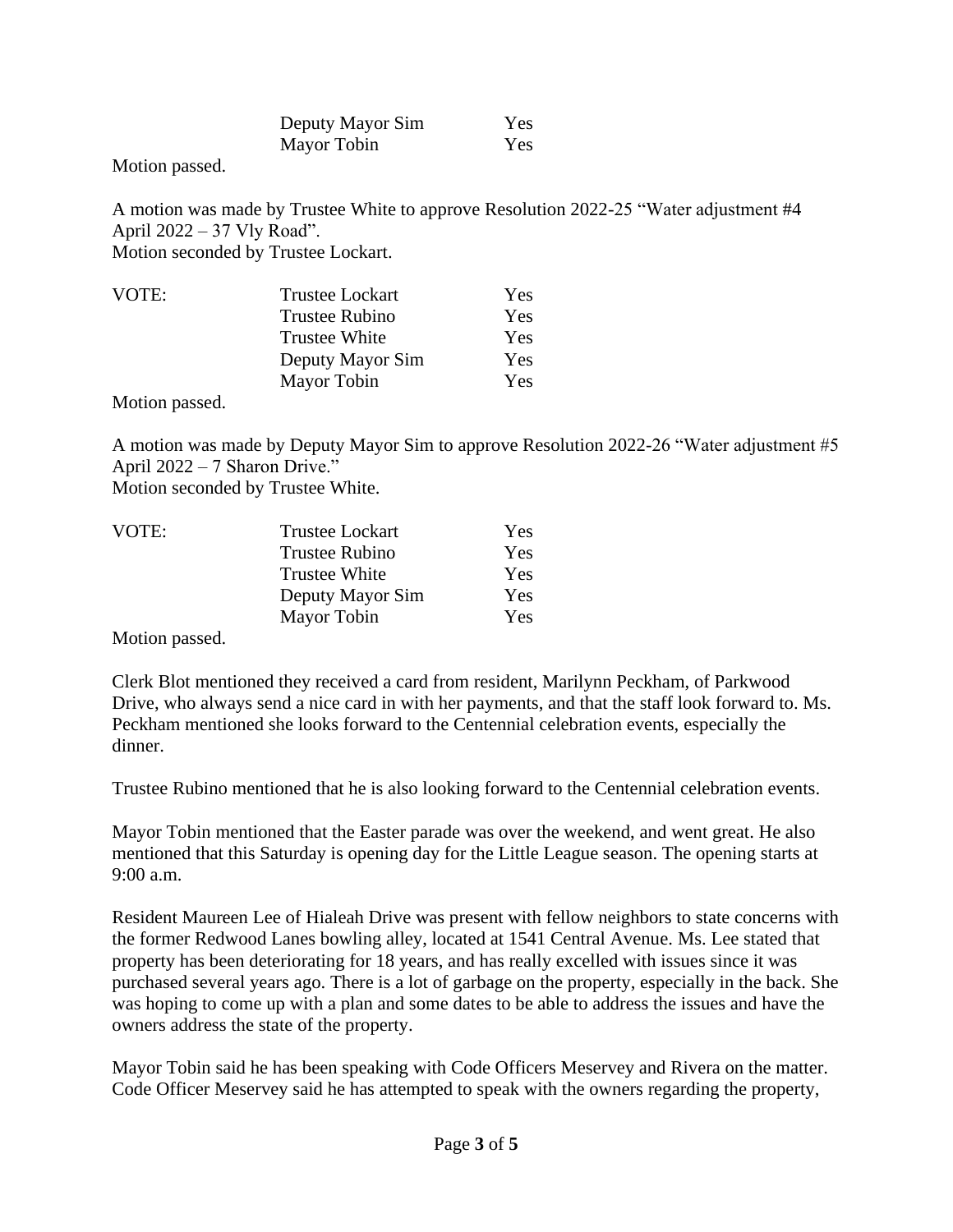there is a bit of a language barrier. He also spoke to the owners of Delmonico's, who has a trailer located on the property, which they said they would relocate. The owner of Delmonico's also said they would get rid of the trash in the back area, even though it is not their trash to remove. Both Officer Rivera and Meservey encouraged the residents to contact them if they see anything that needs to be addressed. They said they would be making rounds more frequently to ensure that the property is being maintained. Officer Meservey also said we try to handle the property maintenance concerns in-house as much as we can, to avoid court fees and ultimately the court sometimes ends up prolonging the process.

Resident Rich Stack asked is anyone from the codes department has been inside the building, to which they have not. Mr. Stack seemed to think at one time that the building flooded and there may be substantial water/water damage inside the building.

Code Officer Meservey thought they were using the building as storage.

Another resident mentioned concerns with garbage being put out 2-3 days ahead of time and it was ending up all over the neighborhood, to which Officer Meservey said he could address that with the owner.

Resident Sophie stated they are parking cars under the overhang and blocking the doors, which she believes is a fire hazard, to which Officer Meservey stated that it is. Sophie also addressed concerns with 1539 Central Avenue, there seems to be some late-night activity going on there, and she's seen kids there around midnight sometimes. Sophie also mentioned that there is a lot of garbage piled on 2 Nicholas Drive.

Resident Millie Powers of Nicholas Drive also stated that the beginning of the entrance to the neighborhood is an embarrassment and an eyesore. She added that the value of all the properties in the area are going downhill because of this.

Ms. Lee asked what would constitute condemning 1541 Central Avenue? To which, Officer Meservey said he would need to see structural issues to proceed with that. He added that the current issues are all exterior issues, and cosmetic.

A resident also mentioned concern with the foot spa located in that area, to which Steve said he would look into the concerns raised. He will also pull the planning file to check to see what they were approved for to make sure they are operating within their approval.

Resident Wayne Smith of Tanglewood Road was present to state concerns with water run off/drainage in front of his house. Mayor Tobin stated we will have our Department of Public Works look into it. Deputy Mayor Sim added that Tanglewood Road is on our list to be paved, so we can do something to temporarily fix the issue, and then address it when we do the paving.

Mr. Stevens asked about the potential for the school bus garage to be located to Watervliet Shaker Road, he saw an article in the paper about it. Deputy Mayor Sim said that when the Army Corp. of Engineers did the study of the land in the industrial park, only 12 acres of the 57 were going to be able to be developed on, so they are seeking other possible avenues, in case that doesn't come into fruition.

The following reports were submitted: Senior lunch report 4/4/2022-4/8/2022 Senior lunch report 4/11/2022-4/15/2022 Senior rev. vs. exp. 3/28/2022-4/8/2022